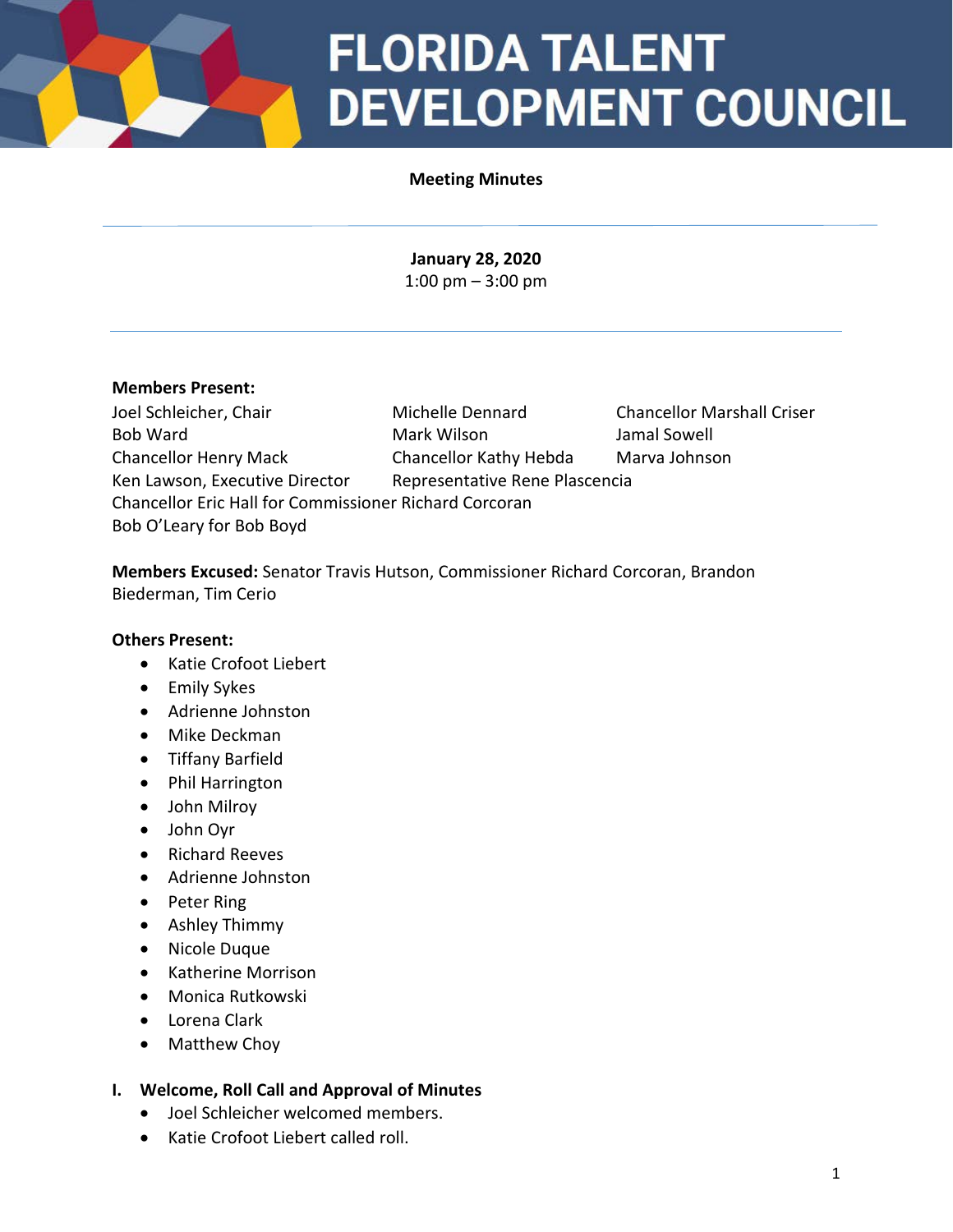# **FLORIDA TALENT DEVELOPMENT COUNCIL**

- Council members approved the December 18, 2019 meeting minutes as presented.
- Chair Schleicher requested and council members approved the attendance report being included as part of minutes.

#### **II. Presentation**

• Phil Harrington, President and CEO of Kuder gave a presentation regarding the state's My Career Shines career planning tool for K-20 students and adults exploring workforce options.

#### **III. Discussion of Workgroup Member Input**

- Workgroup One: Policy and System Alignment. Chancellor Henry Mack gave overview for discussion and input. Council member discussion included:
	- o Preventing duplication among the workgroups.
	- o Data analytics.
	- o Education alignment to market demands.
	- o DOE's Career and Technical Education (CTE) Audit.
	- o Streamlining processes.
	- o Individualized communication to educators.
	- o Perkins 5.
	- o Implementation of the strategic plan.
	- o Targeted action.
- Workgroup Two: Workforce Readiness. Katie Crofoot Liebert provided an overview for discussion and input. Council member discussion included:
	- o Partnerships.
	- o More transparent process for apprenticeship expansion.
	- o Apprenticeship Taskforce from 2017.
- Workgroup Three: Cross-Sector Collaboration and Engagement. Ken Lawson gave an overview for discussion and input. Council member discussion included:
	- o Partnerships.
	- o Identifying best practices.
	- o Team conversations.
- Workgroup Four: Data and Accountability. Jamal Sowel presented an overview for discussion and input. Council member discussion included:
	- o Providing information to businesses industries and school boards.
	- o Data Advisory Panel.
	- o Effective communication.
- Workgroup Five: Equity and Access. Michelle Dennard provided an overview for discussion and input. Council member discussion included:
	- o Promising practices.
	- o Recognizing where the gaps exist.
	- o Understanding the data.
	- o How to proceed with these actions/tactics and being strategic in making adjustments.